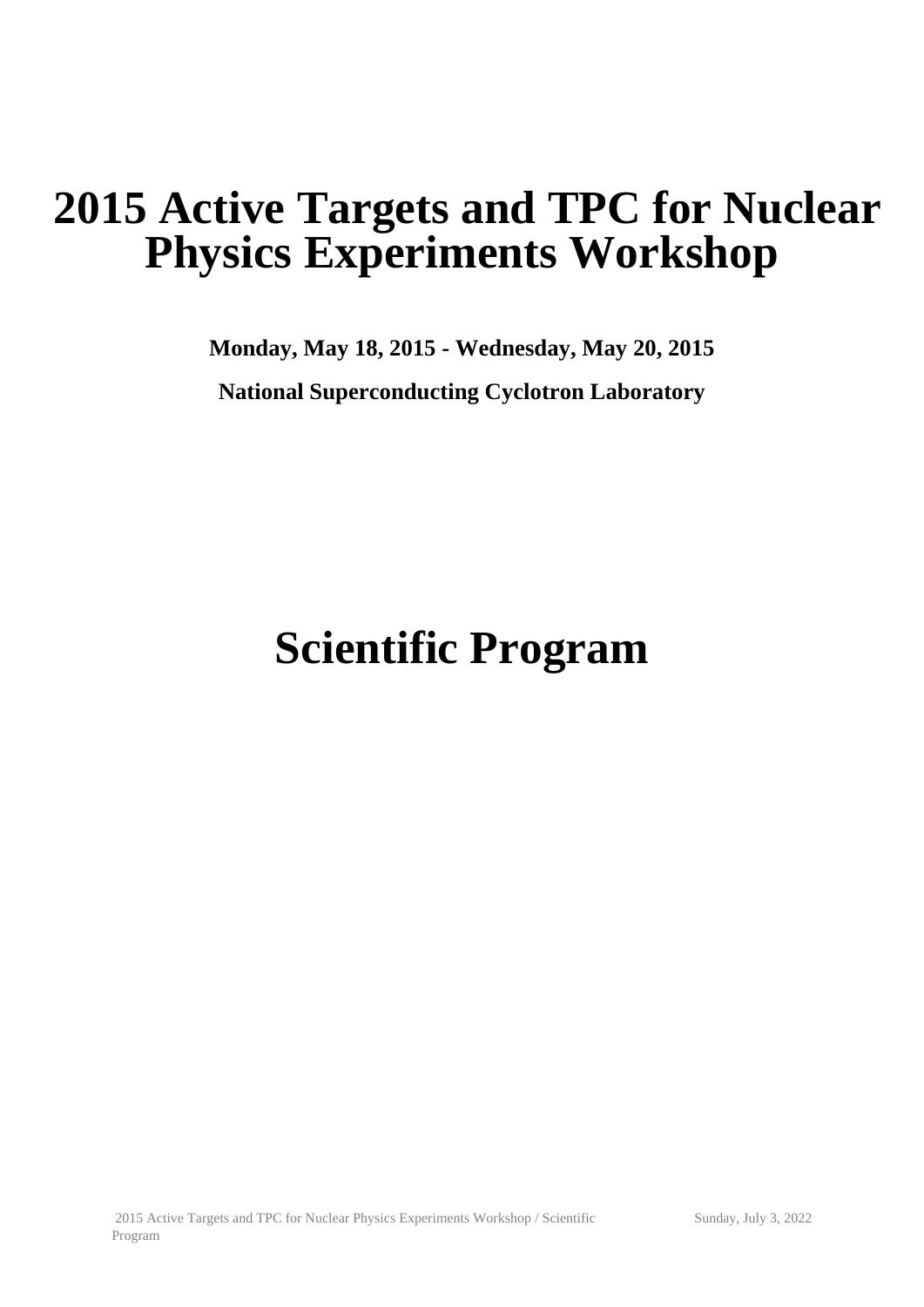#### **Invited Speakers**

Alexander Gezerlis (University of Guelph). **From nuclear forces to structure and astrophysics**

Jordi Jose (Univ. Politecnica de Cataluña). **Nuclear Astrophysics: the unfinished quest for the origin of the elements**

Alan Wuosma (University of Connecticut). **Transfer reactions: opportunities and challenges for the modern era**

Thomas Aumann (TU Darmstadt). **Giant resonances in exotic nuclei**

Tan Ahn (University of Notre Dame) . **Resonance Studies with Active-Target Detectors: Examples from Prototype AT-TPC**

Ivan Mukha (GSI) . **Exotic decays and processes beyond drip lines**

Daniel Bazin (MSU) . **Active Target Detector types**

Shinsuke Ota (University of Tokyo). **Active target developments in Japan**

Riccardo Raabe (KUL).**Coincidence auxiliary detection devices**

(Tentative). *Electronics and readout*

Marco Cortesi (MSU). **Developments and Applications of Micro-pattern Gaseous Detectors (MPGD): a concise review**

Julien Pancin (GANIL).**Gas properties and optimization for active targets**

#### **Preliminary program**

**See contributed talks in the Timetable**

#### **<u><span style="color: rgb(34, 34, 34); font-family: arial, sans-serif; font-size: 12.8000001907349px;">ATTPC Exchange Dinner</span></u>**

<span style="color: rgb(34, 34, 34); font-family: arial, sans-serif; font-size: 12.8000001907349px;">You all know that TPC, Active Targets, Trackers etc in Nuclear Physics is a new domain.</span>

<span style="color: rgb(34, 34, 34); font-family: arial, sans-serif; font-size: 12.8000001907349px;">Today we note a significant number of groups in practically all nuclear physics labs that</span>

<span style="color: rgb(34, 34, 34); font-family: arial, sans-serif; font-size: 12.8000001907349px;">are investing in a conceptual design, building and others using TPCs like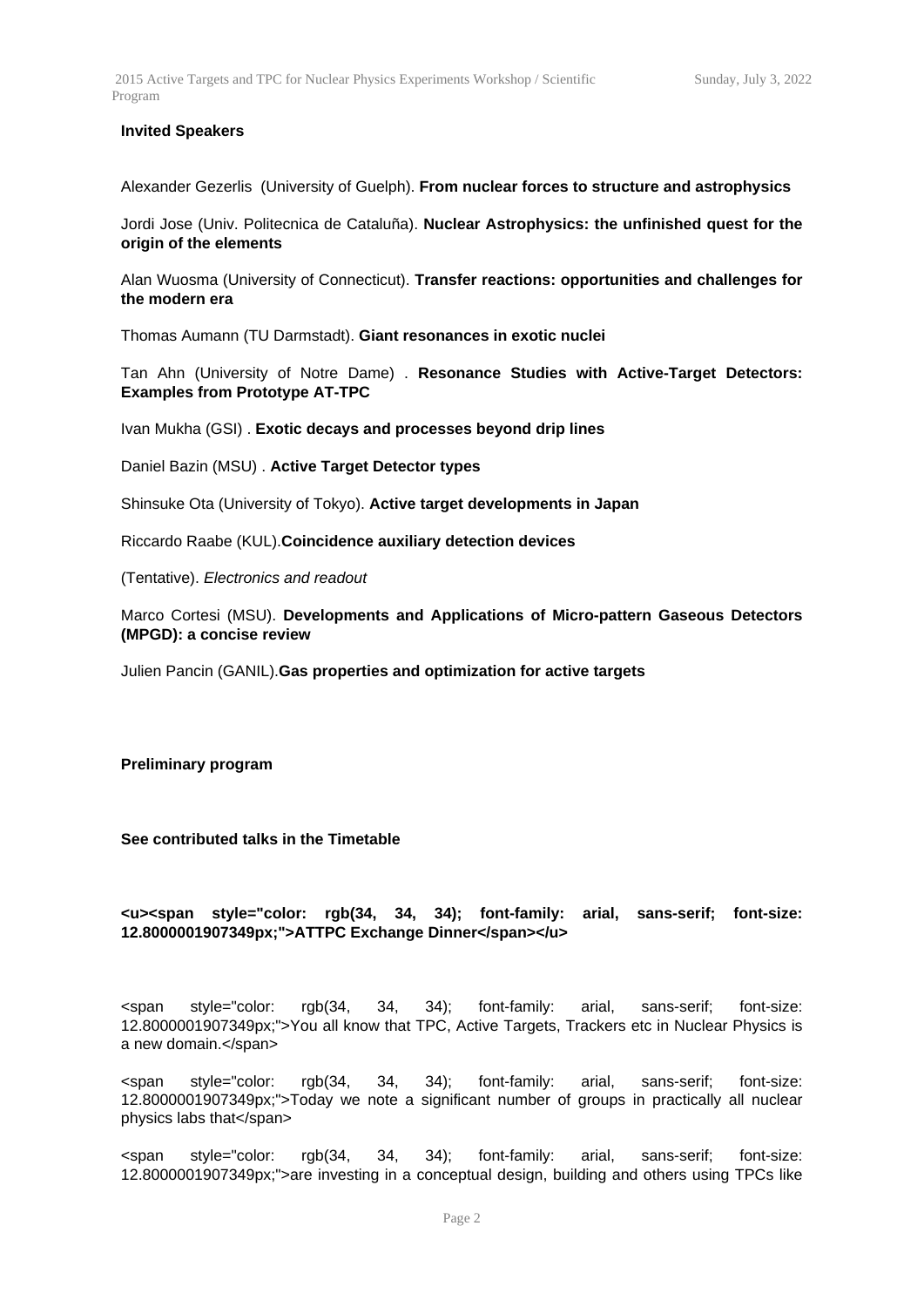#### instruments.</span>

<span style="color: rgb(34, 34, 34); font-family: arial, sans-serif; font-size: 12.8000001907349px;">We consider that a "live" exchange of ideas, vision, remarks, warnings, results, ... </span><span style="color: rgb(34, 34, 34); font-family: arial, sans-serif; font-size: 12.8000001907349px;">will benefit the community in a number of ways – during the workshop and afterwards.</span>

<span style="color: rgb(34, 34, 34); font-family: arial, sans-serif; font-size: 12.8000001907349px;">So we propose to have this "live" discussion at the latter end of the informal dinner on Tuesday, 19th May.</span>

<span style="color: rgb(34, 34, 34); font-family: arial, sans-serif; font-size: 12.8000001907349px;">Those of you who wish to show a slide to make a point - We will provide the necessary</span>

<span style="color: rgb(34, 34, 34); font-family: arial, sans-serif; font-size: 12.8000001907349px;">( please send the slide 24hrs before the session to attpc2015@nscl.msu.edu).</span>

<span style="color: rgb(34, 34, 34); font-family: arial, sans-serif; font-size: 12.8000001907349px;">Those of you who have a timid approach – We will provide a microphone.</span>

<span style="color: rgb(34, 34, 34); font-family: arial, sans-serif; font-size: 12.8000001907349px;">Those who simply want to listen – We will provide the beer.</span>

<span style="color: rgb(34, 34, 34); font-family: arial, sans-serif; font-size: 12.8000001907349px;">We hope that you will come and invite you to participate.</span>

#### **<u>Post Workshop GET meeting:</u>**

#### **Generic Electronic System for Nuclear TPCs**

Over the 2 years a relatively large number of collaborations have been building instruments for nuclear physics experiments. They have requested to acquire and got the GET system or parts of it. Today we count approximately 20 instruments that will employ the system.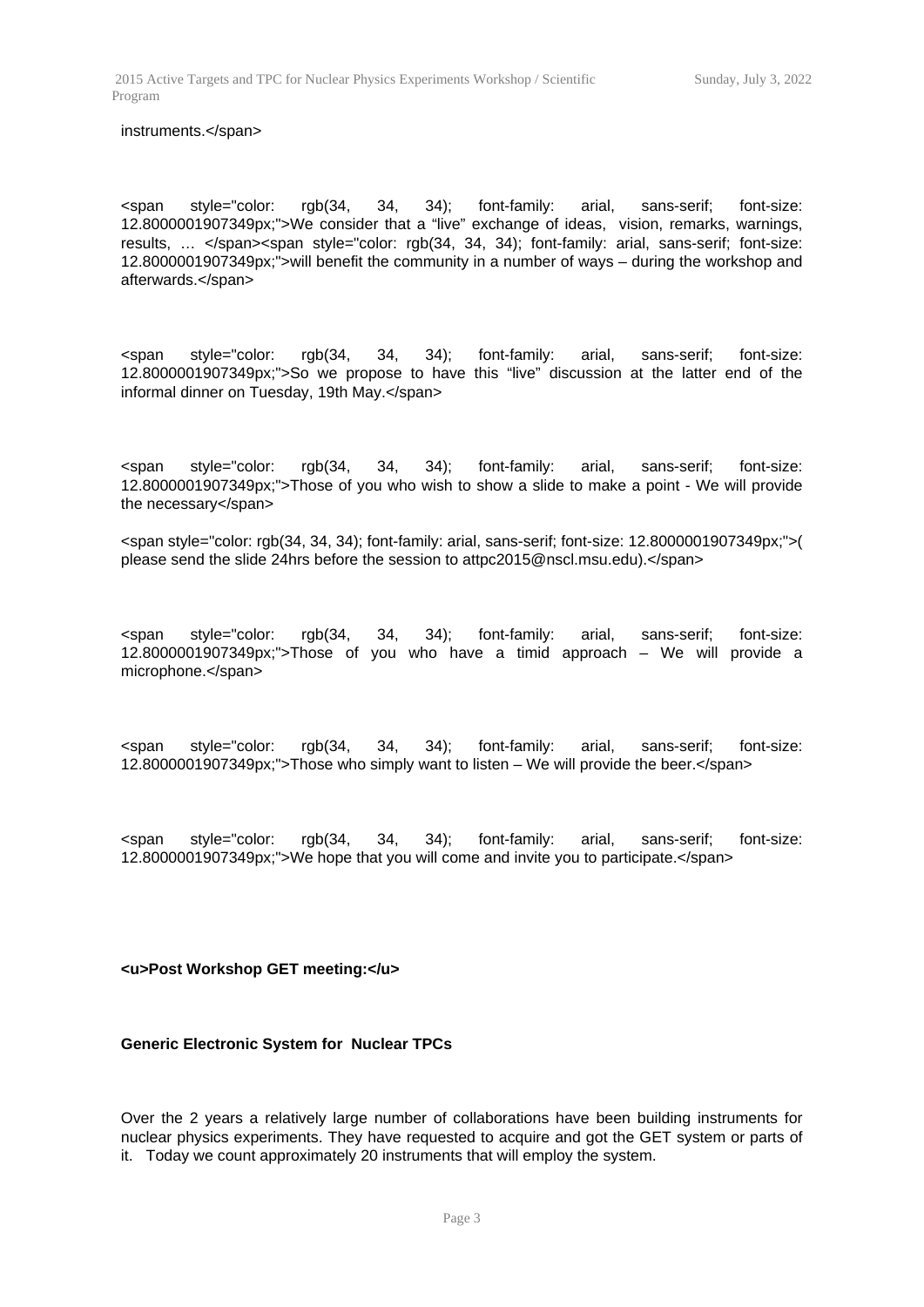Experiments have already been achieved with the proto-type. Today we are close to fully complete the system. The last production modules should be delivered by middle of the year. We expect to have produced approximately 100,000 channels with the corresponding software and firmware.

The management board of GET\* by the end of the year would have completed its tasks and will be dissolved. Today we consider that the time is ripe to launch a collaboration of GET users. Should we agree to this, the objectives could be quite varied. It would include in particular the infrastructure for exchange, updates, extending and maintaining of the system. You will no doubt agree that these are essential particularly over the first 2 to 3 years of operation.

Further given the interests of such collaboration, it is most likely that we could include items associated with other aspects of TPCs. Examples such as Gas Amplifiers, Field Cage designs, etc as applied specifically to nuclear physics. Namely a collaboration akin to the CERN RD51 **(http://rd51-public.web.cern.ch/RD51-Public/**) but with modest ambitions.

What we propose is that on Wednesday afternoon  $20<sup>th</sup>$  May at NSCL, we hold a two hour meeting where we will attempt to explore and possibly set up a working group to define and structure such a collaboration.

So through this mail I invite all those who wish to join to stay for an afternoon session.

Yours Sincerely,

Emanuel Pollacco for the GET MB

\* MB is made up of two members from CENBG, GANIL, NSCL and IRFU

### **Opening**

### **Physics and Experiments**

Physics and experiments o Nuclear Astrophysics o Transfer reactions o Giant resonances